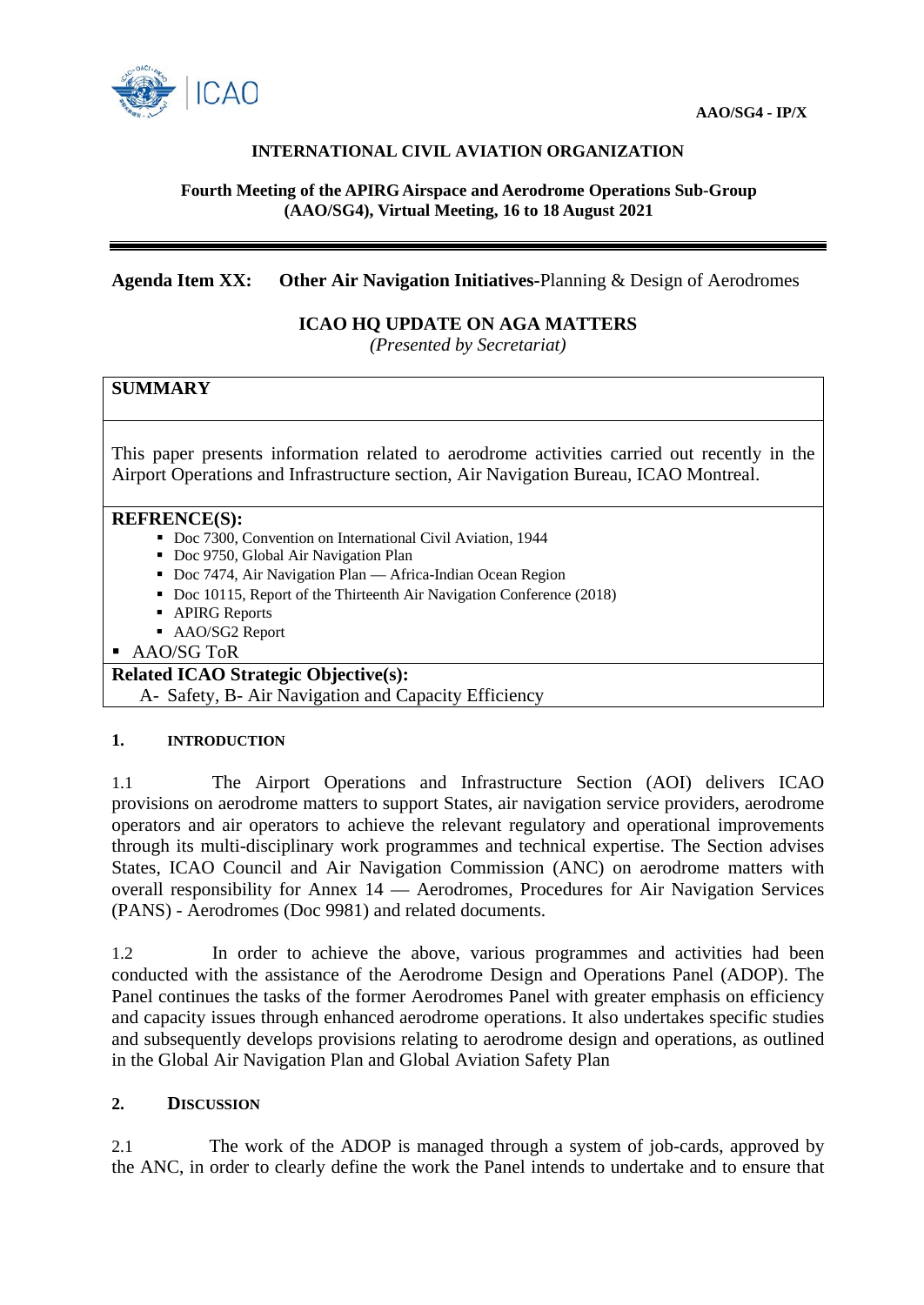there is sufficient information on context, justification, milestones and clear deliverables for all work items of the Panel in order to facilitate monitoring and reporting.

2.2 In the area of aerodromes, currently there is 18 job cards covering all aspects of aerodrome design and operations, including heliports.

2.3 In support of the ongoing process of continual updates to guidance materials, Secretariat has successfully updated, and/or developed new documents and the guidance materials as follows:

Aerodrome Design Manual (Doc 9157) series:

- Part I RUNWAYS: (new) 4th Edition, 2020 (available on ICAO-NET)
- Part 2 TAXIWAYS, APRONS & HOLDING BAYS: (new) 5th Edition, 2020 (available on ICAO-NET)
- Part 3 PAVEMENTS: (new) 3rd Edition, 2021 (final editing in progress)
- Part 4 VISUAL AIDS: (new) 5th Edition, 2020 (available on ICAO-NET)

Airport Services Manual (Doc 9137) series

Part 3 WILDLIFE HAZARD MANAGEMENT: (new) 5th Edition, 2020

Other Manuals

- Manual on Ground Handling (Doc 10121): (new) 1st Edition, 2019
- Heliport Manual (Doc 9261), Part I (Offshore Manual) (new) 4th Edition, 2020
- Heliport Manual (Doc 9261), Part II (Onshore Manual) (new) 4th Edition, 2021 (final editing in process)
- Airport Planning Manual (Doc 9184), Part 1 Master Planning (new) 3rd Edition, 2022 (in progress)
- Manual on Certification of Aerodromes (Doc 9774) (new) 2nd Edition, 2022
- $\triangleright$  (in progress)

### **3. CURRENT ISSUES**

ICAO initiative for Aerodromes Restart – iPack

3.1 Resuming aerodrome operations after a partial or full aerodrome closure due to COVID-19 pandemic involves extensive preparatory checks to ensure safety and efficiency. To this end, a sample checklist had been developed to facilitate a quick recovery for aerodromes by checking key elements in areas such as aerodrome infrastructure, aerodrome operations, certification and compliance, coordination and collaboration, and human resource, competency and training. Further details are available on ICAO COVID-19 AGA webpage at: https://www.icao.int/safety/COVID<sup>[19</sup>OPS/Pages/aga.aspx

3.2 AOI provided support to States and airports to cope with the challenges caused by the COVID-19 pandemic, through Implementation Packages (iPack). An iPack is a bundle of standardized guidance material, training, tools and expert support, which aim to facilitate and guide the implementation of Annex 14, Vol I provisions for State entities (e.g. Governments, Civil Aviation Authorities, National Air Transport Facilitation Committees...), aviation service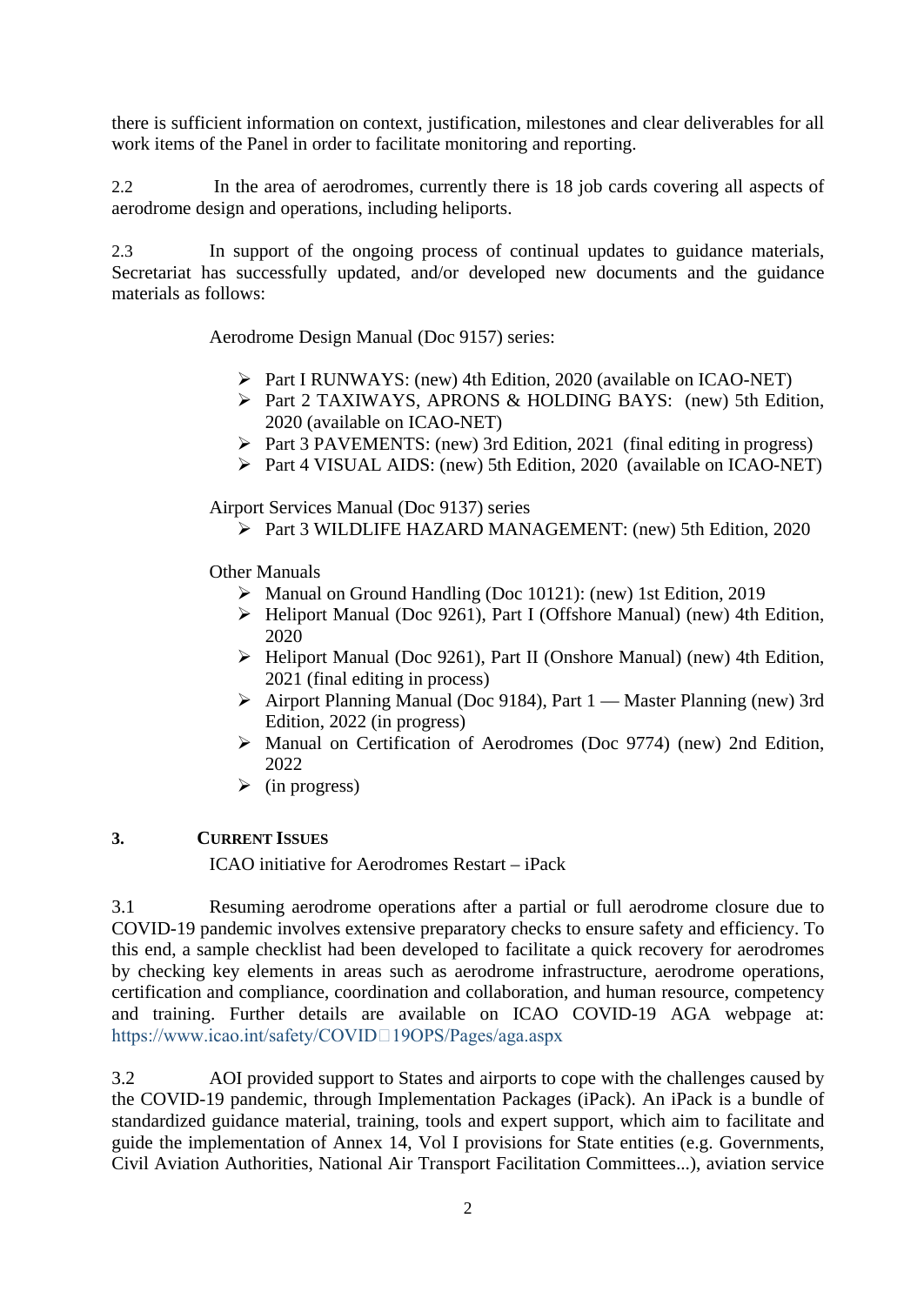providers, supply chain stakeholders and their personnel.

3.3 An iPack on Aerodromes Restart has been developed to facilitate and guide Civil Aviation Authorities and/or aerodrome operators in applying Annex 14, Volume I and other relevant ICAO provisions, to ensure safety, regularity and efficiency of aerodrome operations after a partial or full aerodrome closure due to the COVID-19 pandemic.

3.4 The objective of this Aerodromes Restart iPack is that after having successfully implemented this iPack, CAAs and/or aerodrome operators will be better equipped to ensure a safe and seamless restart of aerodromes: (a) review the conditions of aerodrome infrastructure, and initiate actions, as necessary; (b) review the procedures relating to aerodrome operations and initiate actions, as necessary; (c) review the status of aerodrome certification and compliance and initiate actions, as necessary; (d) review the coordination and collaboration processes required at an aerodrome and initiate actions, as necessary; and (e) review aerodrome related human resources, competency and training requirements and initiate actions, as necessary.

3.5 To support the achievement of the above objectives, the Aerodromes Restart iPack includes relevant documentation, tools and an online course. A dedicated expert will work remotely with the CAA and/or aerodrome operator, providing guidance in their implementation efforts to achieve the objectives of the iPack.

3.6 To further support States in their restart activities, an Aerodrome Restart online course has been developed, through ICAO's Global Aviation Training Section. This course, of a 5 hour duration, aims to provide Civil Aviation Authorities and aerodrome operators with the knowledge and skills required in applying Annex 14, Volume I and other relevant ICAO provisions, to ensure safety, regularity and efficiency of aerodrome operations after a full or partial aerodrome closure due to the COVID-19 pandemic.

3.7 In addition to being integrated in the iPack referenced in para 2.13, this course can be procured independently through ICAO's training website. This website also provides descriptions of over 200 courses available in virtual, online and classroom formats, including newly developed courses related to COVID-19, and can be accessed through the following link:<https://www.icao.int/training/Pages/Training-Catalogue.asp>

3.8 Tasks arising from 40th session of ICAO Assembly

The 40th Session of the Assembly (A40) was held from 24 September to 4 October 2019 at ICAO Headquarters. The A40 resulted in the adoption of Assembly Resolutions and decisions, of which the implementation timeline was assessed against the impact of the COVID-19 pandemic.

A number of subjects had been raised in the Assembly related to aerodromes:

a) Global provisions for design, certification and operations of water aerodromes Review existing SARPs related to aerodromes and develop specific SARPs in the appropriate Annexes to the Convention in order to address the design, certification, management, safety and reporting requirements for water aerodromes operations.

b). Small aerodromes in mountainous areas Review guidance contained in Stolport Manual (Doc 9150) with a view to updating the material.

c) Assistance to Victims of Air Disaster Refer to the appropriate expert groups issues raised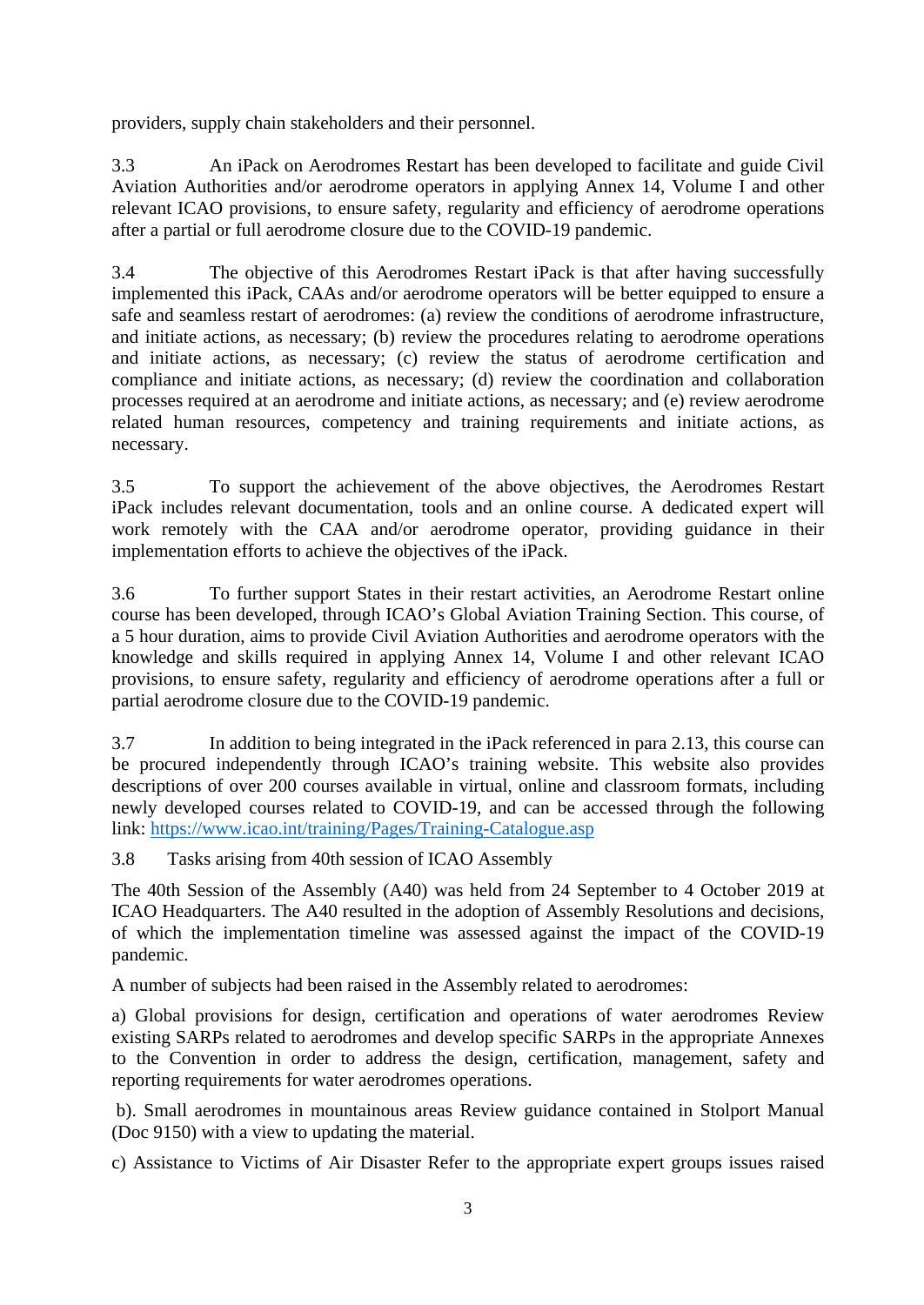regarding appropriate plans on providing timely and effective assistance to aircraft accident victims and their families within emergency plans of airport operators.

d) Securing land reserves Raise awareness on the impact of illegal occupation of airports on the safe operation and expansion of airports (action taken via State letter AN  $4/17 - 21/9$  dated 10 February 2021)

e) Aerodrome certification Review aerodrome certification provisions to ensure certification coverage at aerodromes where operational responsibilities are shared between independent organizations with updated guidance in Doc 9774 complementing SARPs and PANS-Aerodromes.

During the mid-triennial review of the implementation of resolutions and decisions of A40, it was noted that several decisions of the Assembly require ICAO to identify resources for implementation. In light of this, further work on the items listed in paragraph 2.16 (except items d) and e)) will be progressed pending the identification of resources.

### 3.9 Implementation Programmes

3.9.1 Global Reporting Format

ICAO HQ has continued to work closely with the regional offices to encourage States and industry to prepare for the 4 November 2021 applicability date. Since the GRF Global Symposium of 2019, some 20 ICAO-sponsored regional seminars and workshops have taken place, initially as face $\Box$  to-face, but more recently as virtual events. These have been reinforced by States and industry seminars and workshops. This programme of events is on-going and will continue until the applicability date. In parallel to awareness events a series of training courses has been developed, targeting airport operations staff, flight crew and air traffic services. These courses have been developed by ICAO/GAT in cooperation with ACI, IATA and CANSO, respectively. These courses are only available in the English language, but there is now a facility, through ACI, to arrange an on-line instructor-based course for airport operations staff in Spanish. Other languages may be including should a demand emerge. Although a complete set of ICAO SARPs and guidance has been published, additional clarifications and guidance in support of implementation are being developed when the need arises. Example topics are ATIS messages, use of the SNOWTAM, change management when implementation the GRF, runway assessment techniques and the upgrade/downgrade procedure. Finally, an implementation monitoring process based upon a set of implementation milestones and data provided through the regional offices is being developed. This process includes an implementation map that will eventually be posted on the ICAO GRF web page. Recent surveys by IATA and ACI indicate that their membership is increasingly aware of the need to implement the GRF there are still gaps. Therefore, ICAO's efforts in support of implementation need to continue.

### 3.10 Runway Safety

3.10.1 Half of all aviation accidents are related to runway safety, which remains a top priority for ICAO. The Runway Safety Programme (RSP), a collaborative effort between ICAO and its stakeholders aiming to reduce the number of runway safety related accidents, has stepped up its efforts over the last year. Starting with a global webinar highlighting the potential link between runway safety, confidence in aviation and the challenges faced during the crisis and recovery. Building upon this, a RSP meeting took place in early 2021, when it was agreed to launch an update 2017 Global Runway Safety Action Plan (GRSAP) for delivery by Q2 2022. The meeting also confirmed the importance of Runway Safety Teams (RST), but noted that they needed to be established at more airports.